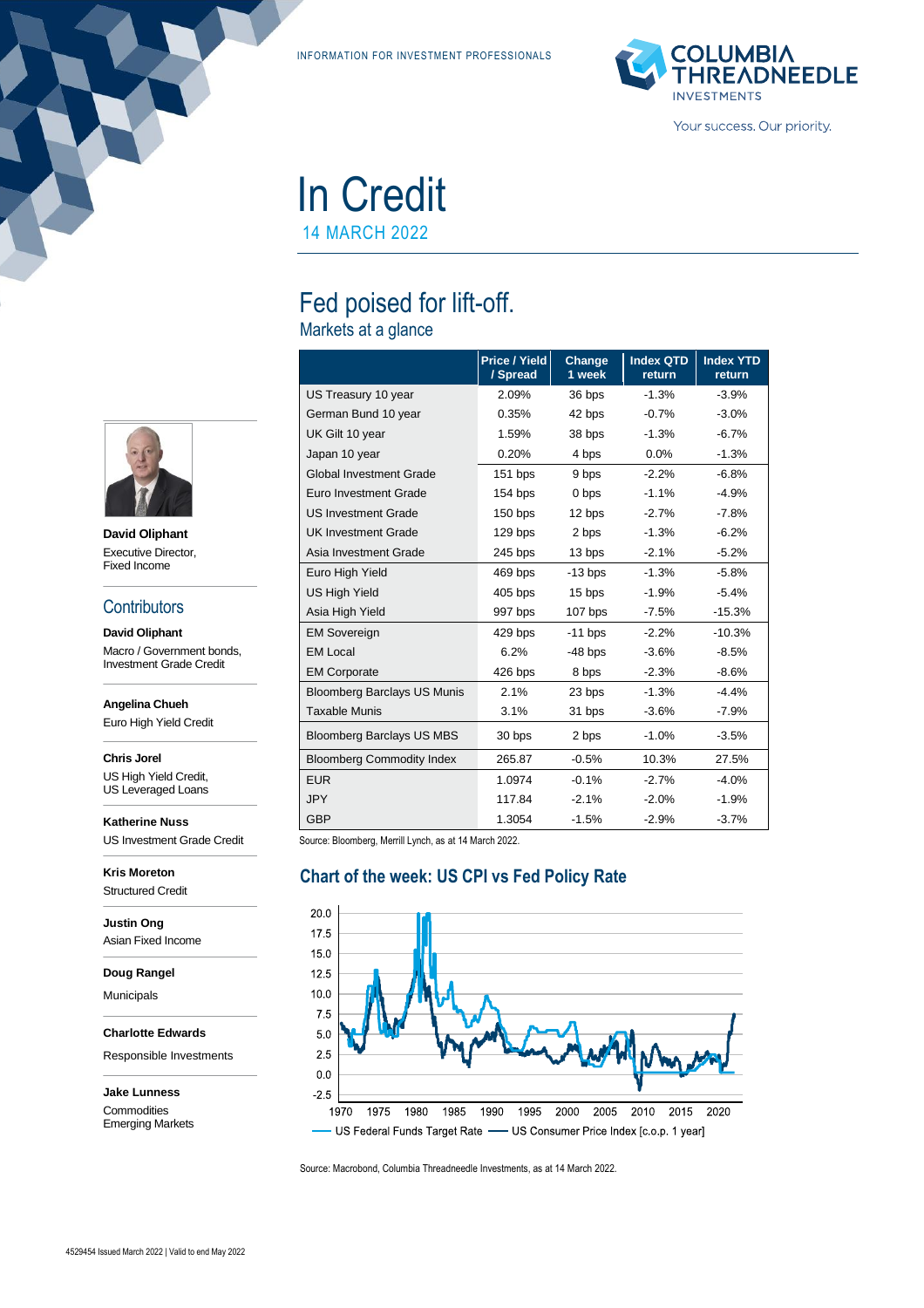#### Macro / government bonds

Market volatility remain heightened last week with core government bond yields see-sawing down then up in response to the latest developments in Ukraine. The highest-level meeting held since the start of hostilities between Ukraine and Russia occurred last Thursday. However, the summit, held in Turkey, with the country's foreign ministers yielded little progress. Ukraine had offered to abandon plans to become a member of NATO, but Russia wants more, including total surrender. The conflict continues.

Central banks are caught between 'the rock' of continually rising inflation and 'the hard place' of economic uncertainty arising from the consequences of the war. Against that background, the European Central Bank met last week and, as expected, left interest rates unchanged. However, asset purchases made under the PEPP will end this month while the ECB opened the door to ending purchases made under the APP in Q3, 2022. Interest rates, it noted, will not be altered until after the end of asset purchases. So, this would seem to make late Q3 or Q4 'open season' for a rise in rates, unless inflation falls. Euro government bond yields rose on this announcement, with peripheral spreads widening.

Back to rising inflation. The US consumer price index surged higher by 7.9% over the past 12 months (up from 7.5% last month) to a fresh, 40-year high. Worse still, this data release mostly covered a period before the most recent spike higher in oil prices. The core rate, which excludes volatile food and energy prices, rose by a 'mere' 6.4%. A rate hike this week will follow (the first since 2018) with more to come in the following months – **(see chart of the week).**

### Investment grade credit

Credit spreads continue on a widening trend, in place since autumn of last year.

Normally at such times credit market returns are 'bailed out' by falling government bond yields; not this year. The combination of lower government bond prices and wider spreads has meant that total returns this year are the worst since the inception of most indices and include other periods of crisis such as GFC and early 2020.

For context, global IG spreads are now around the long-term average; so cheaper than was the case but not especially cheap. This is even more so the case when we consider that the index average credit quality has worsened, and interest rate risk increased in recent years.

However, in signs of a return to more normal market conditions and behaviour there was a busy schedule of new issuance last week. Indeed, US media giant Discovery marketed the equal fourth biggest corporate bond in history. It priced a multi-tranche deal amounting to \$30bn, which attracted an impressive order book of over \$100bn.

## High yield credit & leveraged loans

US high yield bond valuations widened over the week as the crisis in Ukraine intensified and the ensuing surge in commodity prices weighed on risk assets. The ICE BofA US HY CP Constrained Index returned -1.51% and spreads were 15bps wider over the week. According to Lipper, outflows continued with a \$1.6bn withdrawal over the week. This was the ninth consecutive withdrawal with a cumulative outflow of nearly \$20bn over the said period. Leveraged loans were not spared from the risk off tone with the average price of the J.P. Morgan Leveraged Loan index declining \$1.08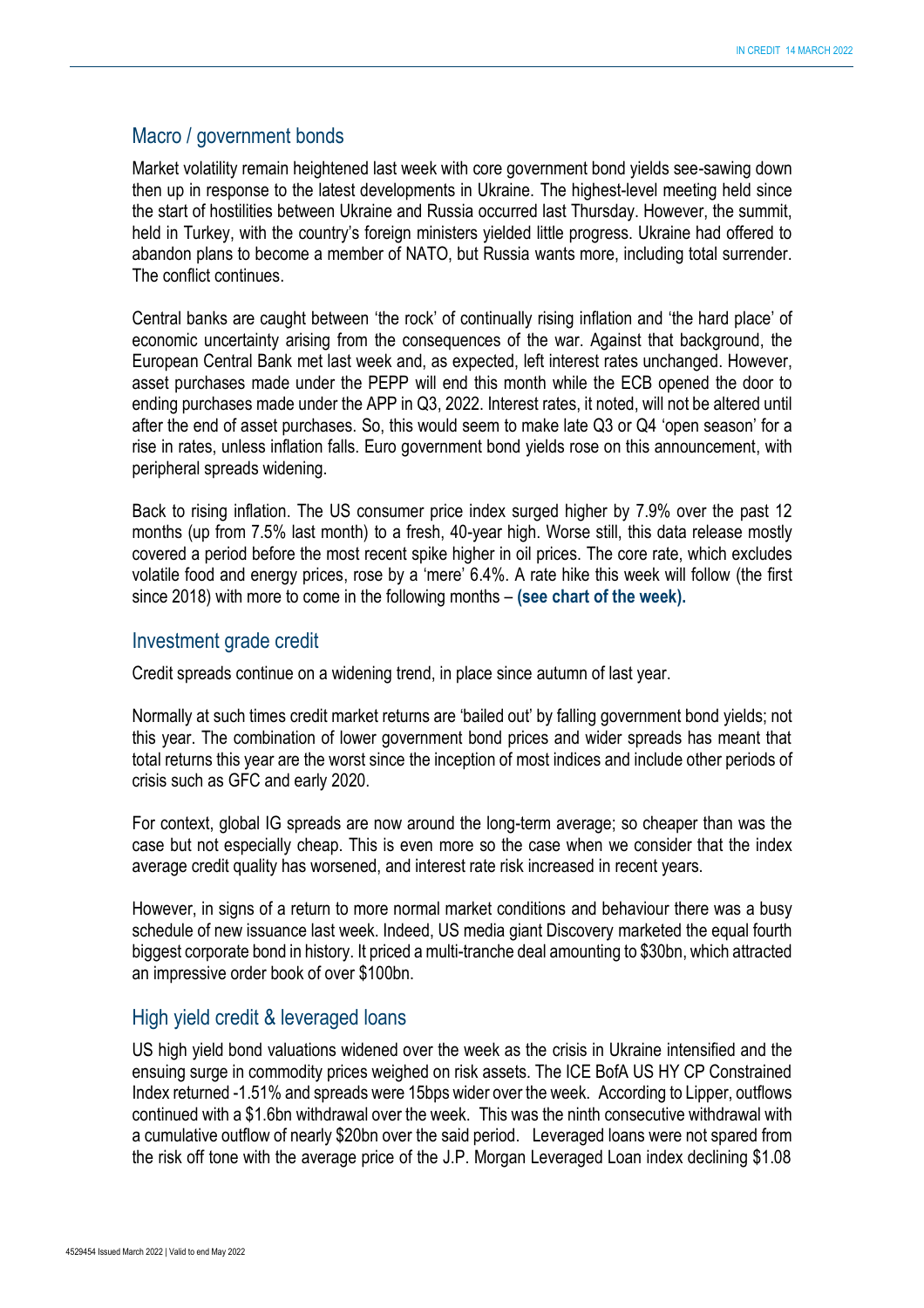over the week, its largest weekly US dollar price decline since March 2020. The retail fund inflow streak continued, although just barely, with a \$15m contribution. YTD inflows total \$13.4bn.

It was another week of losses for European High Yield (EHY) but due to the rise in core government bond yields as EHY credit spreads tightened in last week, the first time since early January. Single Bs were the best performers with CCCs the worst. High quality assets such as telecoms outperformed while debt with Russian exposure suffered. There is increasing dispersion among sectors as those with cost pressures (eg, autos, airlines, and chemicals) showed underperformance relative to more defensive sectors such as telecoms and gaming. Outflows continued, this time with €505m out, and largely via managed accounts. This takes outflows YTD to €3.4bn. The primary market remained shut given market volatility, even with the tighter spreads by Friday's close. Days of market rebound/strength still seemed to be seen as selling opportunity for risk reduction with liquidity still generally poor.

In credit rating news, Moody's downgraded Telecom Italia to Ba3. The market is waiting for the issuer to decide on the KKR bid, which continues to be quite a bit higher than the market price (€0.505 vs €0.30). It's full circle for Kraft as S&P upgraded it to BBB-, moving the issuer back to IG. Kraft was one of the first IG corporates to fall to high yield at the start of the Covid pandemic.

There was good news for EHY default rates, which fell from 0.9%, at the end of 2021, to 0.4% by end of February. Recovery rates remains high at 83%. Still, JPMorgan raised its default estimate to 1.5% (from 0.75%) on commodities supply worries. There is concern that current spreads are implying a default rate of 4% (if one assumes that recovery rates fall to 50%).

Though most Q4,2021 financial reporting met or beat expectations, the outlook forward appears less certain, especially for those firms where energy is a high proportion of costs. The Italian paper products manufacturer, Pro-Gest, announced it will shut some paper production centres as these are currently not economical to run due to the excessively high energy prices. Production costs are now higher than the price at which paper can be sold.

#### Structured credit

The US Agency MBS market suffered a 1.23% decline in total return last week on rising rates and a continued drift in spreads. News in the US paled to rising European geopolitical risk and a more hawkish ECB. Mortgages found a bid on the relative volatility and outperformed high-quality peers. That said, the trend in spreads is wider as we expect to see monthly caps announced this month on agency MBS impacting the supply/demand balance. Non-qualified RMBS has been more challenged YTD. Spreads are at their widest levels in several years, outside the very volatile first few months of the pandemic. Weighing on spreads is largely macro in nature as consumer behaviour remains constructive and delinquencies remain low. That said, robust new issuance has the market 26% larger in the last few months, which has been tougher to absorb. In CMBS, spreads rallied across the stack. An expected slowdown in new issue should provide further support for the sector.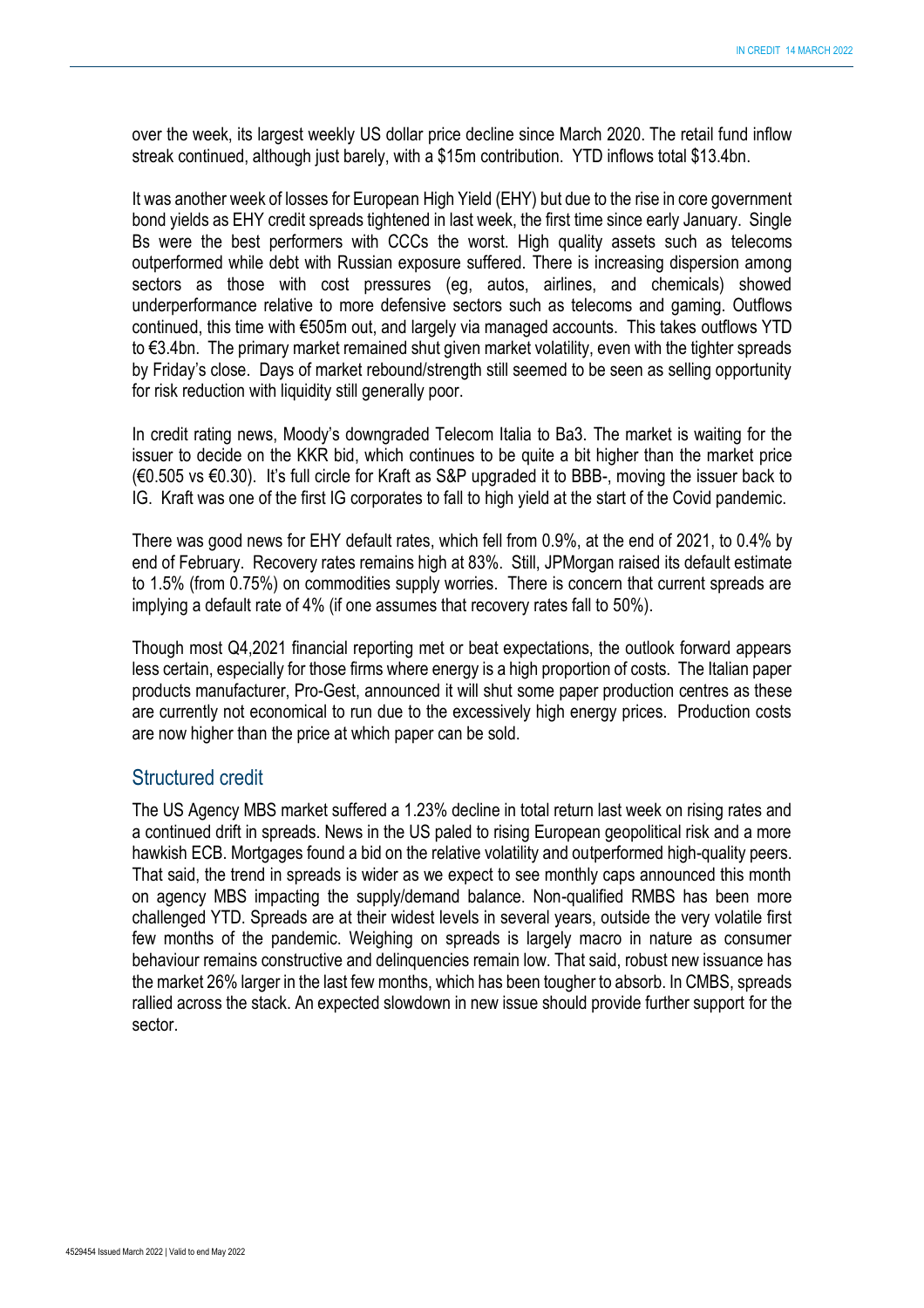#### Asian credit

In the Chinese property sector, various companies are working to extend the payment timelines for their near-term debt. Sunac has obtained sufficient bondholder consent to add a put option (exercisable in 2023) to its onshore 4.78% bond, which is puttable on 1 April 2022.

Shimao Group also announced that it has received approval to defer payments on its CNY1bn asset-backed note (due 17 March) with a 30% upfront principal payment. Zhenro Properties disclosed that eligible holders representing around 86%-92% of four offshores notes and 98% of an onshore note have agreed to the proposed debt/exchange offer. The company has also extended the tender offer by another week to 18 March, and it expects to settle the debt exchange on or about 29 March 2022. S&P has downgraded Logan Group to CCC- with a negative outlook (previous: B- Watch Negative) to reflect the risk of non-payment and potential debt restructuring. Logan Group is in the midst of negotiating the repayment terms and maturity extensions for its onshore bond.

#### Emerging markets

US officials stated that Russia asked China for military support in its invasion of Ukraine. The US is meeting with Chinese officials in Rome today to convince them not to support Russia. Hong Kong's Hang Seng Index saw its biggest decline since 2008 on the fear of potential sanctions hitting Chinese businesses. To make matters worse, Tencent Holdings, one of China's biggest technology firms, is facing a possible record fine for anti-money laundering violations.

A Russian airstrike hit a Ukrainian training centre 10 miles from the Polish border. This is where much of the western aid to Ukraine is coming through, via Poland, including equipment such as critical anti-tank weapons, that have stalled Russia's advance. The attack marks the escalation of the Russian assault deeper into western Ukraine. In response to sweeping sanctions imposed on Russia, the Kremlin has hit back with an export ban on more than 200 products, effecting 48 countries including the EU and US. The ban covers telecoms, medical, vehicle, agricultural, electrical equipment and timber. However, the ban stops short of banning the export of key raw commodities and fertilisers. In China, the PBOC said it will transfer more than 1trn yuan in profits to the government to finance fiscal spending. The profits arose from income accumulated on foreign exchange reserves and will be used on tax rebates for companies and to boost local government spending. In central bank news, Poland hiked rates 75bps to 3.5% and revised its inflation projection to 10.8% in 2022. Elsewhere, Peru hiked rates 50bps to 4%.

#### **Commodities**

Nickel rallied 65.1% last week following a short squeeze on Chinese tycoon, Xiang Guangda, owner of the world's largest Nickel producer, Tsingshan Holdings Group. LME trading for nickel was closed on Tuesday and remains shut for now. Xiang amassed a huge, short position via his company on expectations that prices would moderate following the post covid rally, this was supported by his company's plans of ramping up nickel production by 40% in 2022. Following Nickel prices surging because of Russia's invasion of Ukraine, Xiang was forced to close out some of his positions after being unable to meet margin calls. Xiang still has a substantial short position and is in talks with numerous banks to secure a credit facility.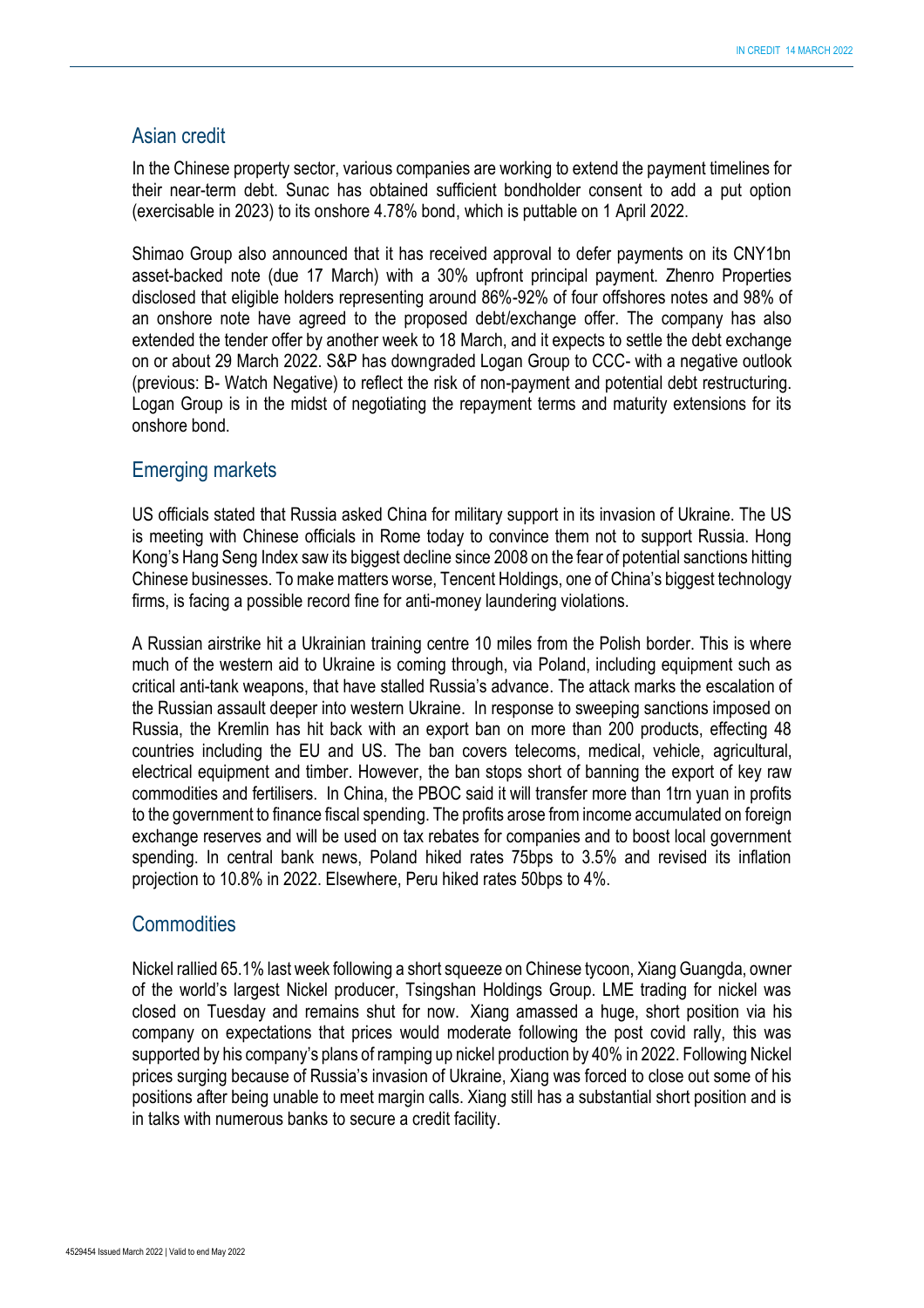Brent oil prices moderated 3.9% last week closing north of \$110 a barrel. Prices surged to \$130+ following the news of a Russian oil and gas ban from the United States and given the UK announcement that it will phase out Russian oil imports by the end of the year. The impact on the US is moderate given it only imports a small volume of barrels from Russia; however, the move signals the potential for a wider Iranian style energy ban.

Wheat prices fell by 8.5% coming down from multi-year highs. The Ukrainian government suspended the export of wheat and other staples last week; there are fears that Ukraine's capacity to export is likely to be impeded going forward due to damage to key ports.

#### Responsible investments

The United Nations Environment Assembly met last week in Nairobi for the fifth biennial session. It was decided that an inter-governmental committee is to be formed to negotiate a treaty that will be legally binding, to combat the proliferation of plastics. According to UN experts, nearly 11 million metric tons of plastic waste ends up in bodies of water every year and will triple by 2040 if no action is taken. The treaty is proposed to be in place by the end of 2024, which in standard global treaty timelines is extremely fast acting.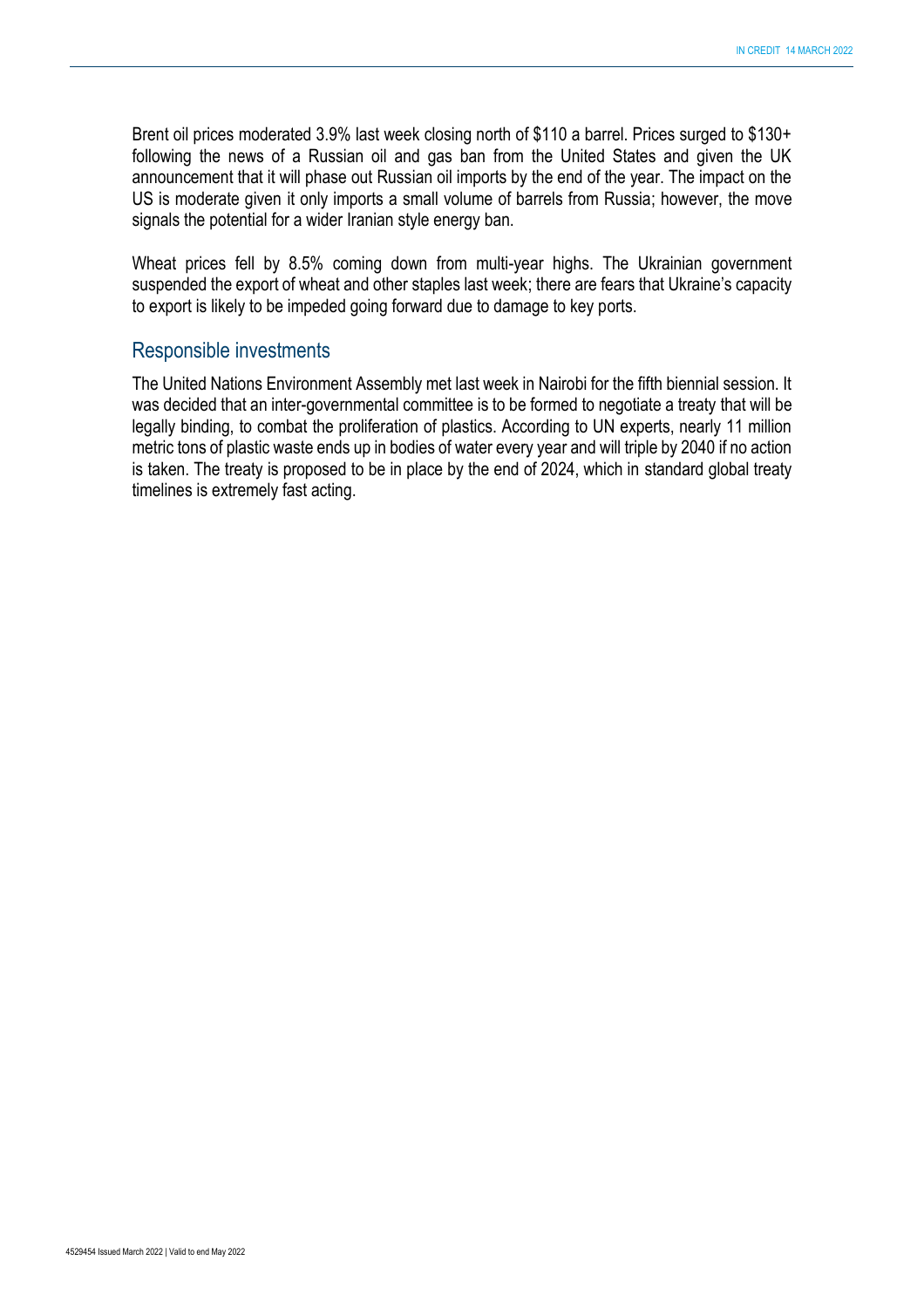# Summary of fixed income asset allocation views

# **Fixed Income Asset Allocation Views**

 $14<sup>th</sup>$  March 2022



| 111G1U11E                                                                            |                                                                                                             |                                                                                                                                                                                                                                                                                                                                                                                                                                                                                                                                                                                                                                                                                                                                                       | <b>INVESTMENTS</b>                                                                                                                                                                                                                                                                                                                                                                                          |  |
|--------------------------------------------------------------------------------------|-------------------------------------------------------------------------------------------------------------|-------------------------------------------------------------------------------------------------------------------------------------------------------------------------------------------------------------------------------------------------------------------------------------------------------------------------------------------------------------------------------------------------------------------------------------------------------------------------------------------------------------------------------------------------------------------------------------------------------------------------------------------------------------------------------------------------------------------------------------------------------|-------------------------------------------------------------------------------------------------------------------------------------------------------------------------------------------------------------------------------------------------------------------------------------------------------------------------------------------------------------------------------------------------------------|--|
| <b>Strategy and positioning</b><br>(relative to risk free rate)                      |                                                                                                             | <b>Views</b>                                                                                                                                                                                                                                                                                                                                                                                                                                                                                                                                                                                                                                                                                                                                          | <b>Risks to our views</b>                                                                                                                                                                                                                                                                                                                                                                                   |  |
| <b>Overall Fixed</b><br>Income<br><b>Spread Risk</b>                                 | Under-<br>weight $-2$ $-1$ $1$ $0$ $+1$ $+2$ weight                                                         | $\blacksquare$ Credit spreads have widened during recent volatility, which has $\blacksquare$<br>been paired with neutral to worsening technicals and stable<br>fundamentals in most sectors. This has created more pockets<br>of opportunity, along with the deleveraging & upgrade stories.<br>■ We are past the peak of economic growth, with high<br>expectations for tightening at March FOMC. The pullback in<br>forecasted liquidity has left opportunity for market volatility.<br>Uncertainty remains elevated due to fears surrounding central<br>bank hiking, inflation, supply disruptions, and the escalating<br>Russia-Ukraine situation                                                                                                | Upside risks: the unique COVID recovery in<br>fundamentals allow spreads to rocket past all-<br>time tights. Spreads have spent extended<br>periods near tights in other periods as well.<br>Downside risks: Covid variants worsen.<br>Supply chain disruptions and inflation persist<br>to H2 2022. Simultaneous low unemployment,<br>hiking and slowing growth could cause a sell<br>off or recession.    |  |
| <b>Duration</b><br>$(10-year)$<br>$(P' = Periphery)$                                 | P<br>Short $\frac{4}{-2}$ $\frac{4}{-1}$ $\frac{4}{0}$ $\frac{4}{+1}$ $\frac{1}{+2}$ Long                   | Carry offered by front end yields now attractive<br>Longer yields continue to be capped by long-run structural<br>downtrends in real yields<br>Inflation likely to normalize over medium term<br>Hiking cycles to be shortened by easing inflation and<br>٠<br>moderating demand                                                                                                                                                                                                                                                                                                                                                                                                                                                                      | Inflationary dynamics become structurally<br>persistent<br>• Labour supply shortage persists; wage<br>pressure becomes broad and sustained<br>Fiscal expansion requires wider term premium<br>п<br>Long run trend in safe asset demand reverses<br>٠                                                                                                                                                        |  |
| Currency<br>$(E' = European$<br>Economic Area)                                       | ¥<br>EM<br>A\$                                                                                              | The invasion of Ukraine will hit global growth, hinder risk<br>markets and lend a bid to the Dollar<br>The associated impact of higher inflation on central banks is<br>٠<br>uncertain, but is more likely to see a dovish repricing of the<br>ECB than the Fed, we turn neutral on the Euro                                                                                                                                                                                                                                                                                                                                                                                                                                                          | о<br>The ECB becomes concerned around<br>potential second round effects and presses on<br>with policy normalisation                                                                                                                                                                                                                                                                                         |  |
| <b>Emerging</b><br><b>Markets Local</b><br>(rates (R) and<br>currency (C))           | Under- $R$<br>weight -2 $\begin{array}{c} R \\ -1 \end{array}$ +1 +2 weight<br>c                            | ■ Russia/Ukraine conflict cautions against aggressive positioning<br>Aggressive Fed pricing may now open the door to selective<br><b>EMFX</b> performance<br>■ EM real interest rates relatively attractive, curves steep in<br>places                                                                                                                                                                                                                                                                                                                                                                                                                                                                                                                | Negative sentiment shock to EM fund flows<br>×<br>Central banks tighten aggressively to counter<br>$\mathbf{r}$<br>fx weakness<br><b>EM inflation resurgence</b><br>■ EM funding crises drive curves higher and<br>steeper<br>Tightening global financing conditions                                                                                                                                        |  |
| <b>Emerging</b><br><b>Markets</b><br>Sovereign<br><b>Credit (USD</b><br>denominated) |                                                                                                             | • Valuations are getting more attractive, although for reason<br>• DM tightening financial conditions will unevenly impact EM<br>credit and EMFX as many countries have already responded to $\blacksquare$<br>inflation through hikes<br>Dispersion in outlooks across EM is rising as the recovery<br>begins at different paces. Countries with commodity exposure<br>and better fiscal adaptability rise to the top.<br>Index composition changes over the last 5 years have added a $\blacksquare$<br>lot of duration to the sector, leaving especially IG EM<br>vulnerable. We prefer HY EM (selectively)                                                                                                                                        | Spillover from China's credit woes or Russia-<br>Ukraine aggression<br>A replay of 2013 occurs with a taper tantrum or<br>swift appreciation of the USD<br>Growth scars from COVID persist and hurt<br>commodity prices & ability to grow out of<br>deficits.<br>Weakening technicals with large fund outflows<br>and slower supply                                                                         |  |
| Investment<br><b>Grade Credit</b>                                                    | Under-<br>weight $\begin{array}{cc} 2 & 1 & 0 & +1 & +2 \\ -2 & -1 & 0 & +1 & +2 \\ \end{array}$ weight     | $\blacksquare$ US spreads are 25 bps off tights of last year and near 5 y<br>average. EMEA spreads have also widened but remain rich to<br>long-run averages.<br>G has been historically resilient in the face of inflation, which<br>has been broadly supported by earnings<br>Good fundamentals with strong balance sheet management,<br>M&A and deleveraging from capital management & sales<br>growth.                                                                                                                                                                                                                                                                                                                                            | ■ IG bonds further cement their place in global<br>investors' portfolios as safe assets, replacing<br>government bonds.<br>• M&A and shareholder enhancing activities<br>pick up, but most are leverage neutral.                                                                                                                                                                                            |  |
| <b>High Yield</b><br><b>Bonds and</b><br><b>Bank Loans</b>                           | Under- $\frac{1}{\sqrt{1-1} + 1}$ Over-<br>weight -2 -1 0 +1 +2 weight                                      | ■ Spreads have widened relative to 2021, creating buying<br>opportunities for high conviction and rising star trades. This<br>volatility is expected to continue<br>Bank loans are attractive as they have shown better<br>performance relative to corporates, with 2022 expectations of<br>strong new issuance and strong demand from CLO formation<br>and retail fund inflows.<br>■ Defaults are set to continue near historic lows due to the rapid<br>recovery and ability to remove near-term maturities by<br>companies across the credit spectrum, a theme seen across<br>HY/loans sectors.                                                                                                                                                    | $\blacksquare$ The reach for yield continues to suppress<br>spreads, although mounting negative<br>headwinds (inflation, supply disruptions) are<br>increasing pressure for higher yields.<br>• Waves of ratings upgrade continue into this<br>vear.<br>There are few exogenous shocks that shake<br>the tight spread environment.                                                                          |  |
| <b>Agency MBS</b>                                                                    | Under- <sub>r</sub><br>Over-<br>Under- $\sqrt{2^{1}+1}$ $\sqrt{1+1+2}$ Weight                               | The risk/reward mix in MBS Basis remains asymmetric.<br>Specified Pools and CMOs have cheapened into market sell-<br>off with fair fundamentals: buy opportunities.<br>• Valuations have widened since November, recently stabilizing<br>in wider range like 2018-2019 levels. Elevated 2022 supply<br>projections remain a headwind.                                                                                                                                                                                                                                                                                                                                                                                                                 | Housing activity slows considerably, and rising<br>rates move prepays to normal levels without<br>denting households' ability to service<br>mortgages.<br>Uncertainty the Fed taper schedule and long-<br>term position                                                                                                                                                                                     |  |
| <b>Structured</b><br><b>Credit</b><br>Non-Agency<br><b>MBS &amp; CMBS</b>            | Under- $\frac{1}{2}$ , $\frac{1}{1}$ , $\frac{1}{0}$ , $\frac{1}{1}$ , $\frac{1}{1}$ , $\frac{1}{2}$ weight | ■ Our preference remains for Non-Agency RMBS and CLOs<br>Have seen modest widening across the set, keeping an<br>■ eye on sentinel slight upticks in defaults<br>RMBS: Housing continues to outperform in the recovery with<br>improving supply and strong balance sheets & demographics.<br>Affordability waning but near average. Has attractive spread for<br>the risk, with good carry and relval opportunities.<br>$\blacksquare$ CMBS: Most segments maintain strong fundamentals with retail $\blacksquare$<br>& hospitality improving. Spreads slightly wider YTD.<br>• CLOs: Spreads mostly wider, with attractive fundamentals and<br>technicals, less new issue has helped new issue outperform<br>while seeing some weakness in secondary | Attractive shorter duration deals coming into<br>market, provide less carry<br>• Changes in consumer behavior in travel and<br>retail last post-pandemic.<br>■ Work From Home continues full steam-ahead<br>post-pandemic (positive for RMBS, negative<br>for CMBS).<br>SOFR transition slows CLO new issuance<br>Rising interest rates may dent housing market<br>strength but seems unlikely to derail it |  |
| <b>Commodities</b>                                                                   | Under-<br>weight $-2$ $-1$ $0$ $+1$ $+2$<br>Over-<br>weight                                                 | o/w Copper & Lead vs Zinc<br>u/w Livestock<br>u/w Gold<br>$\blacksquare$ o/w Oil                                                                                                                                                                                                                                                                                                                                                                                                                                                                                                                                                                                                                                                                      | Global Recession                                                                                                                                                                                                                                                                                                                                                                                            |  |